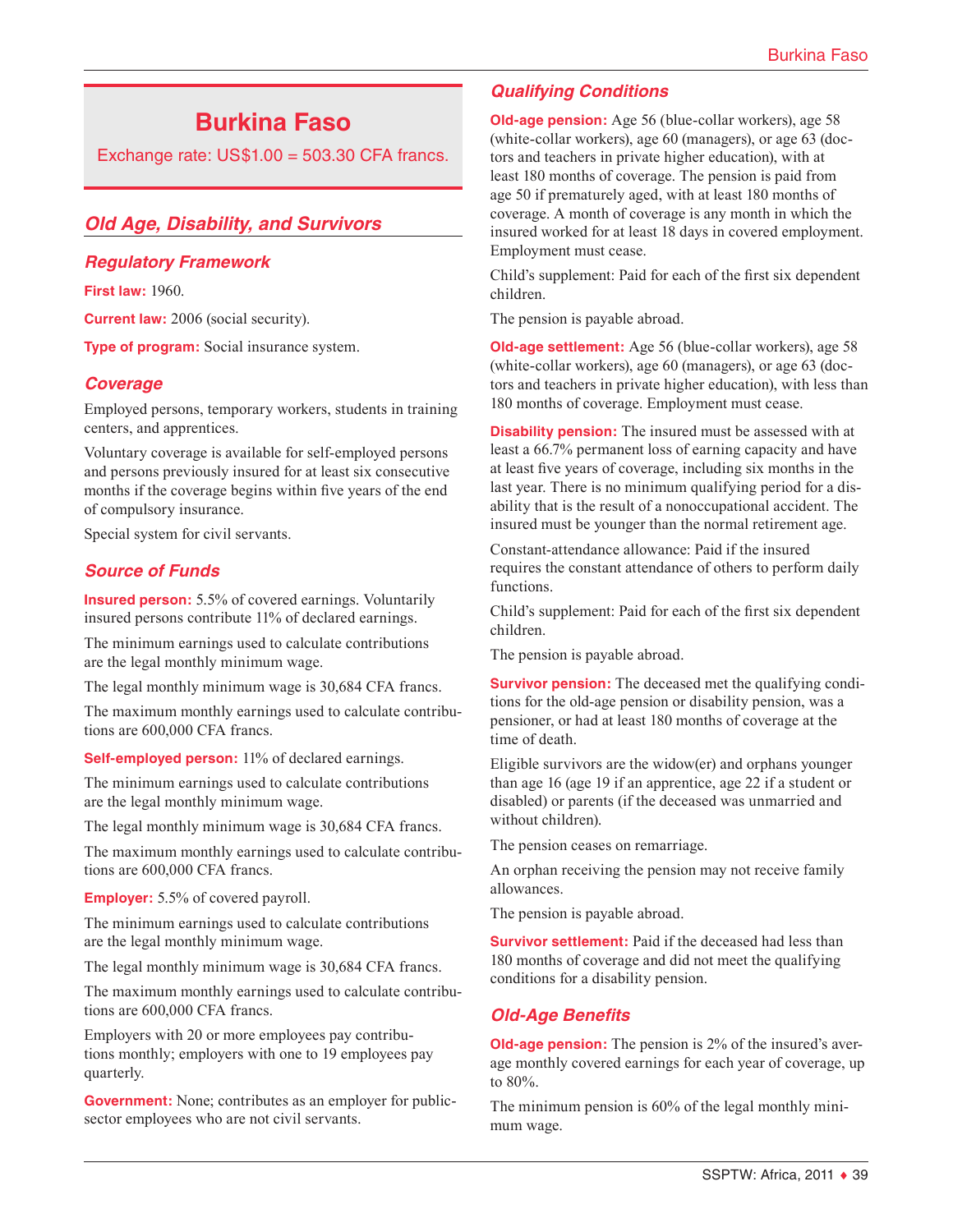The legal monthly minimum wage is 30,684 CFA francs.

Child's supplement: 2,000 CFA francs a month is paid for each of the first six dependent children.

The pension is paid quarterly.

**Old-age settlement:** A lump sum of 20% of the insured's average monthly covered earnings in the five best years of coverage is paid for each six-month period of coverage.

Benefit adjustment: Benefits are adjusted by decree according to changes in wages and the legal minimum wage, depending on the financial resources of the system. (The last adjustment was made in 2009.)

# *Permanent Disability Benefits*

**Disability pension:** The pension is 2% of the insured's average monthly covered earnings in the five best years of coverage for each year of coverage, up to 80%. For each year that a claim is made before the insured reaches age 55, the insured is credited with a six-month coverage period.

The minimum pension is 60% of the legal monthly minimum wage.

The legal monthly minimum wage is 30,684 CFA francs. (The last adjustment was made in 2007.)

Constant-attendance allowance: 50% of the pension is paid.

Child's supplement: 2,000 CFA francs a month is paid for each of the first six dependent children.

The disability pension ceases at the normal retirement age and is replaced by an old-age pension of the same value, including the value of any constant-attendance allowance and child supplements.

The insured may also receive disability benefits under the work injury program. The total amount received is 100% of the work injury disability pension plus the portion of the nonwork injury disability pension that exceeds this amount.

The pension is paid quarterly.

Benefit adjustment: Benefits are adjusted by decree according to changes in wages and the legal minimum wage, depending on the financial resources of the system. (The last adjustment was made in 2009.)

# *Survivor Benefits*

**Survivor pension:** 50% of the pension the deceased received or was eligible to receive is paid to the widow. If there is more than one widow, the pension is split equally.

The pension is paid quarterly.

**Orphan's pension:** 50% of the deceased's pension is split equally among eligible orphans. The pension amount paid to each orphan is not recalculated if the number of eligible orphans changes.

The value of the orphan's pension must not be less than the value of family allowances.

The pension is paid quarterly.

**Dependent parent's pension (if there are no other survivors):** 25% of the deceased's pension is paid to each eligible parent.

All survivor benefits combined must not exceed 100% of the deceased's pension.

An eligible survivor may also receive survivor benefits under the work injury program. The total amount received is 100% of the work injury survivor pension plus the portion of the nonwork injury survivor pension that exceeds this amount.

**Survivor settlement:** A lump sum of 20% of the deceased's average monthly covered earnings in the five best years of coverage is paid for each six-month period of coverage.

Benefit adjustment: Benefits are adjusted by decree according to changes in wages and the legal minimum wage, depending on the financial resources of the system. (The last adjustment was made in 2009.)

# *Administrative Organization*

Ministry of Civil Service, Labor and Social Security ([http://](http://www.emploi.gov.bf) [www.emploi.gov.bf](http://www.emploi.gov.bf)) provides technical supervision.

Ministry of Economy and Finance ([http://www.finances](http://www.finances.gov.bf) [.gov.bf\)](http://www.finances.gov.bf) provides financial supervision.

National Social Security Fund [\(http://www.cnss.bf\)](http://www.cnss.bf), managed by a tripartite board and a director, administers the program.

# *Sickness and Maternity*

# *Regulatory Framework*

**First law:** 1952.

**Current laws:** 1981 (maternity benefit) and 2006 (social security).

**Type of program:** Social insurance system. Maternity benefits only.

## *Coverage*

Employed women.

Exclusions: Self-employed women.

Special system for civil servants (cash maternity benefits only).

Voluntary private health insurance programs are available.

#### *Source of Funds*

**Insured person:** None.

**Self-employed person:** Not applicable.

**Employer:** See source of funds under Family Allowances.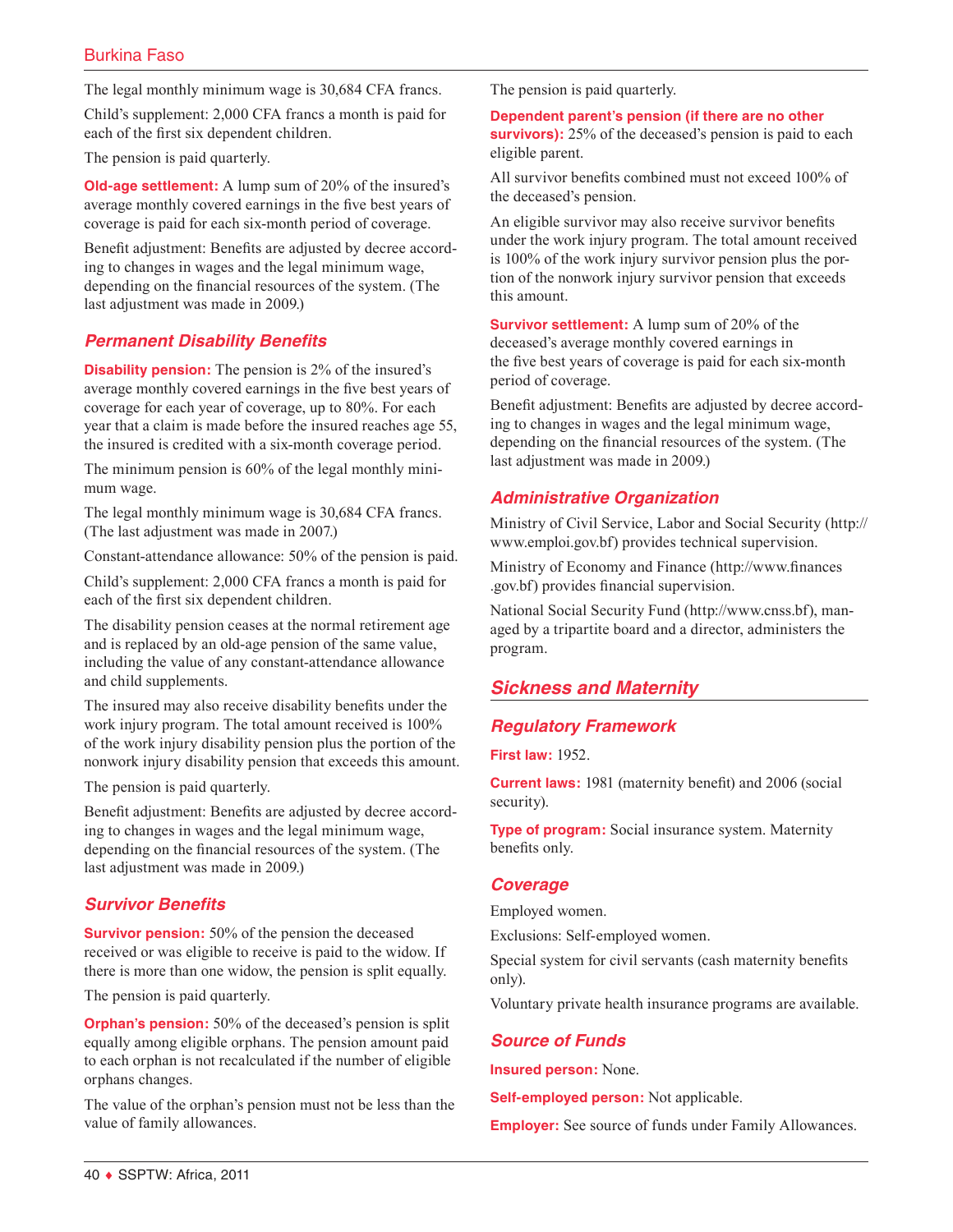#### **Government:** None.

### *Qualifying Conditions*

**Cash sickness benefits:** No statutory benefits are provided.

**Cash maternity benefits:** The insured must have at least three months of covered employment.

### *Sickness and Maternity Benefits*

**Sickness benefit:** No statutory benefits are provided.

**Maternity benefit:** The benefit is 100% of the insured's last gross earnings (of which the National Social Security Fund pays 100% of covered earnings and the employer pays the remainder). The benefit is paid for 14 weeks, including at least four weeks before the expected date of childbirth; may be extended up to three weeks if there are complications arising from pregnancy or childbirth. The full benefit for the period after childbirth is paid for a stillborn child.

The minimum earnings used to calculate benefits are the legal minimum wage.

The legal monthly minimum wage is 30,684 CFA francs.

The maximum monthly earnings used to calculate benefits are 600,000 CFA francs.

Some maternity services are provided under Family Allowances.

## *Workers' Medical Benefits*

Working women receive free medical care during pregnancy and childbirth. (Additional benefits for mothers are provided under Family Allowances.)

The labor code requires employers to provide certain medical services.

#### *Dependents' Medical Benefits*

The spouse of an insured man receives free medical care during pregnancy and childbirth.

Some health and welfare services are also provided to mothers and children under Family Allowances.

#### *Administrative Organization*

Ministry of Civil Service, Labor and Social Security ([http://](http://www.emploi.gov.bf) [www.emploi.gov.bf](http://www.emploi.gov.bf)) provides technical supervision.

Ministry of Economy and Finance ([http://www.finances](http://www.finances.gov.bf) [.gov.bf\)](http://www.finances.gov.bf) provides financial supervision.

National Social Security Fund [\(http://www.cnss.bf\)](http://www.cnss.bf), managed by a tripartite board and a director, administers the program.

## *Work Injury*

#### *Regulatory Framework*

**First law:** 1932.

**Current law:** 2006 (social security).

**Type of program:** Social insurance system.

#### *Coverage*

Employed persons, temporary workers, students in training centers, and apprentices.

Exclusions: Civil servants and self-employed persons.

#### *Source of Funds*

**Insured person:** None.

**Self-employed person:** Not applicable.

**Employer:** 7% of covered payroll.

The minimum earnings used to calculate contributions are the legal monthly minimum wage.

The legal monthly minimum wage is 30,684 CFA francs.

The maximum monthly earnings used to calculate contributions are 600,000 CFA francs.

Employers with 20 or more employees pay contributions monthly; employers with one to 19 employees pay quarterly.

**Government:** None; contributes as an employer for publicsector employees who are not civil servants.

## *Qualifying Conditions*

**Work injury benefits:** There is no minimum qualifying period. Accidents that occur while commuting to and from work are covered.

## *Temporary Disability Benefits*

The benefit is 66.7% of the insured's average daily earnings in the 90 days before the month in which the disability began. The benefit is paid from the day after the disability began until full recovery or certification of permanent disability.

The minimum earnings used to calculate benefits are the legal minimum wage.

The legal monthly minimum wage is 30,684 CFA francs. (The last adjustment was made in 2007.)

The maximum monthly earnings used to calculate benefits are 600,000 CFA francs. (The last adjustment was made in 2003.)

## *Permanent Disability Benefits*

**Permanent disability pension:** If the insured is assessed with a total disability, the monthly pension is 85% of the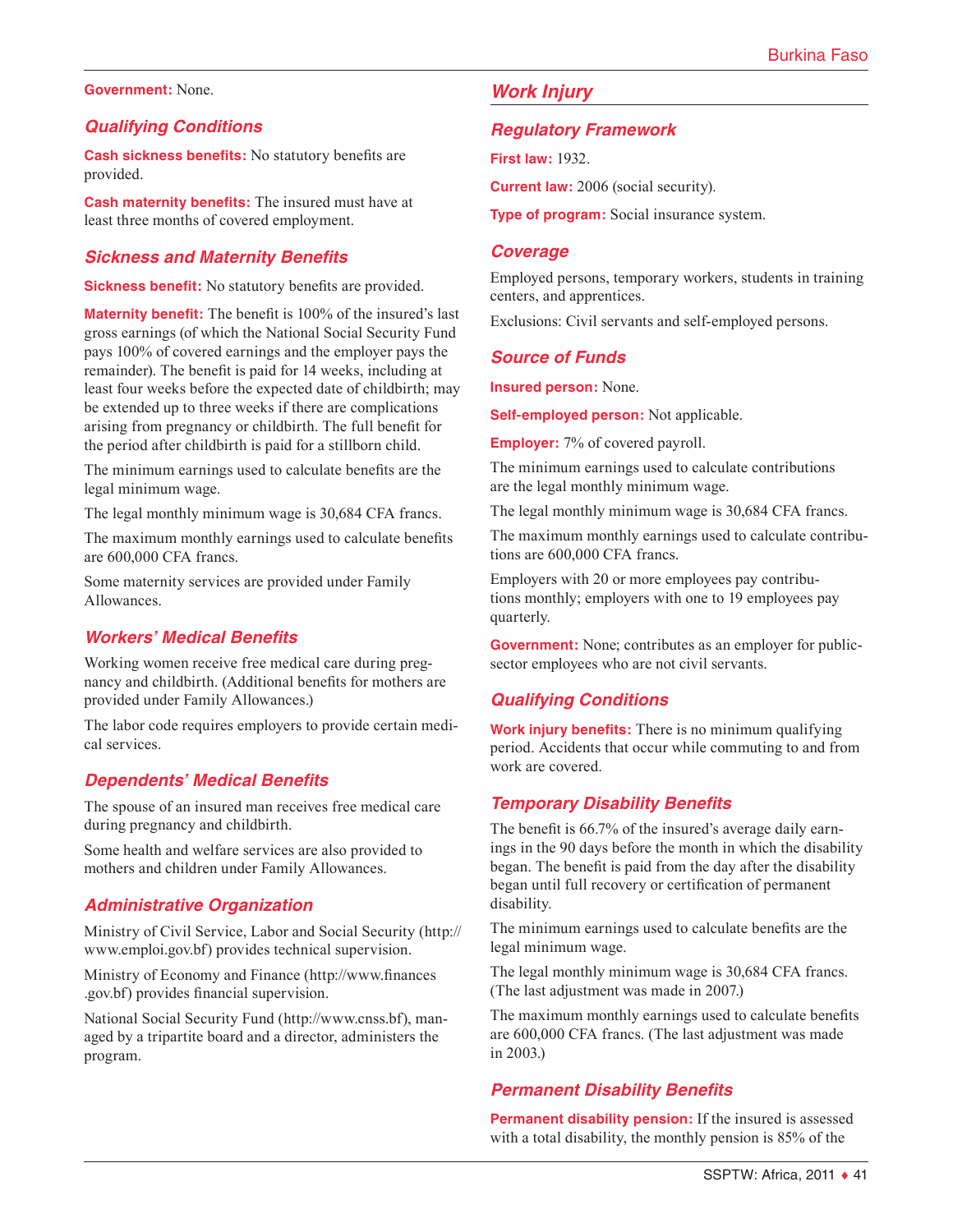# Burkina Faso

insured's monthly average earnings in the three months before the disability began.

The minimum earnings used to calculate benefits are the legal minimum wage.

The legal monthly minimum wage is 30,684 CFA francs. (The last adjustment was made in 2007.)

The maximum monthly earnings used to calculate benefits are 600,000 CFA francs. (The last adjustment was made in 2003.)

Constant-attendance supplement: If the insured requires the constant attendance of others to perform daily functions, 50% of the pension is paid.

The pension may be paid partially as a lump sum after five to seven years, subject to conditions.

Partial disability: If the insured is assessed with at least a 15% disability, a percentage of the full pension is paid according to the assessed degree of disability.

The pension is paid quarterly; monthly if the assessed degree of disability is at least 75%.

If the assessed degree of disability is less than 15%, a lump sum of three years of disability pension is paid according to the assessed degree of disability.

The insured may also receive disability benefits under the old-age, disability, and survivors program. The benefit is 100% of the work injury disability pension plus the portion of the nonwork injury disability pension that exceeds this amount.

Benefit adjustment: Benefits are adjusted by decree according to changes in wages and the legal minimum wage, depending on the financial resources of the system. (The last adjustment was made in 2009.)

## *Workers' Medical Benefits*

Benefits include medical, surgical, and dental care; hospitalization; medicine; X-rays; laboratory services; rehabilitation; retraining; appliances; and transportation.

## *Survivor Benefits*

**Survivor pension:** The pension is 50% of the deceased's average monthly earnings in the last three months.

Eligible survivors are a widow who was married to the deceased for at least one year (or who had a child with or is pregnant by the deceased) or a dependent, disabled widower. If there is more than one widow, the pension is split equally.

**Orphan's pension:** 40% of the deceased's average monthly earnings in the last three months is split equally among eligible orphans. The pension amount paid to each orphan is not recalculated if the number of eligible orphans changes.

Eligible orphans must be younger than age 16 (age 19 if an apprentice, age 22 if a student or disabled).

An orphan receiving the pension may not receive family allowances.

#### **Dependent parent's and grandparent's pension:**

10% of the deceased's average monthly earnings in the three months before the disability began is split equally among eligible dependent parents and grandparents.

All survivor benefits combined must not exceed 85% of the deceased's average monthly earnings in the last three months.

An eligible survivor may also receive survivor benefits under the old-age, disability, and survivors program. The total benefit is 100% of the work injury survivor pension plus the portion of the nonwork injury survivor pension that exceeds this amount.

**Funeral grant:** A lump sum of 15 days of maximum earnings used to calculate contributions (300,000 CFA francs) is paid.

Benefit adjustment: Benefits are adjusted by decree according to changes in wages and the legal minimum wage, depending on the financial resources of the system. (The last adjustment was made in 2009.)

# *Administrative Organization*

Ministry of Civil Service, Labor and Social Security ([http://](http://www.emploi.gov.bf) [www.emploi.gov.bf](http://www.emploi.gov.bf)) provides technical supervision.

Ministry of Economy and Finance ([http://www.finances](http://www.finances.gov.bf) [.gov.bf\)](http://www.finances.gov.bf) provides financial supervision.

National Social Security Fund [\(http://www.cnss.bf\)](http://www.cnss.bf), managed by a tripartite board and a director, administers the program.

# *Family Allowances*

## *Regulatory Framework*

**First law:** 1955.

**Current law:** 2006 (social security).

**Type of program:** Employment-related system.

## *Coverage*

Employed persons, temporary workers, students in training centers, and apprentices.

Social insurance beneficiaries.

Exclusions: Self-employed persons.

Special system for civil servants.

## *Source of Funds*

**Insured person:** None.

**Self-employed person:** Not applicable.

**Employer:** 7% of covered payroll.